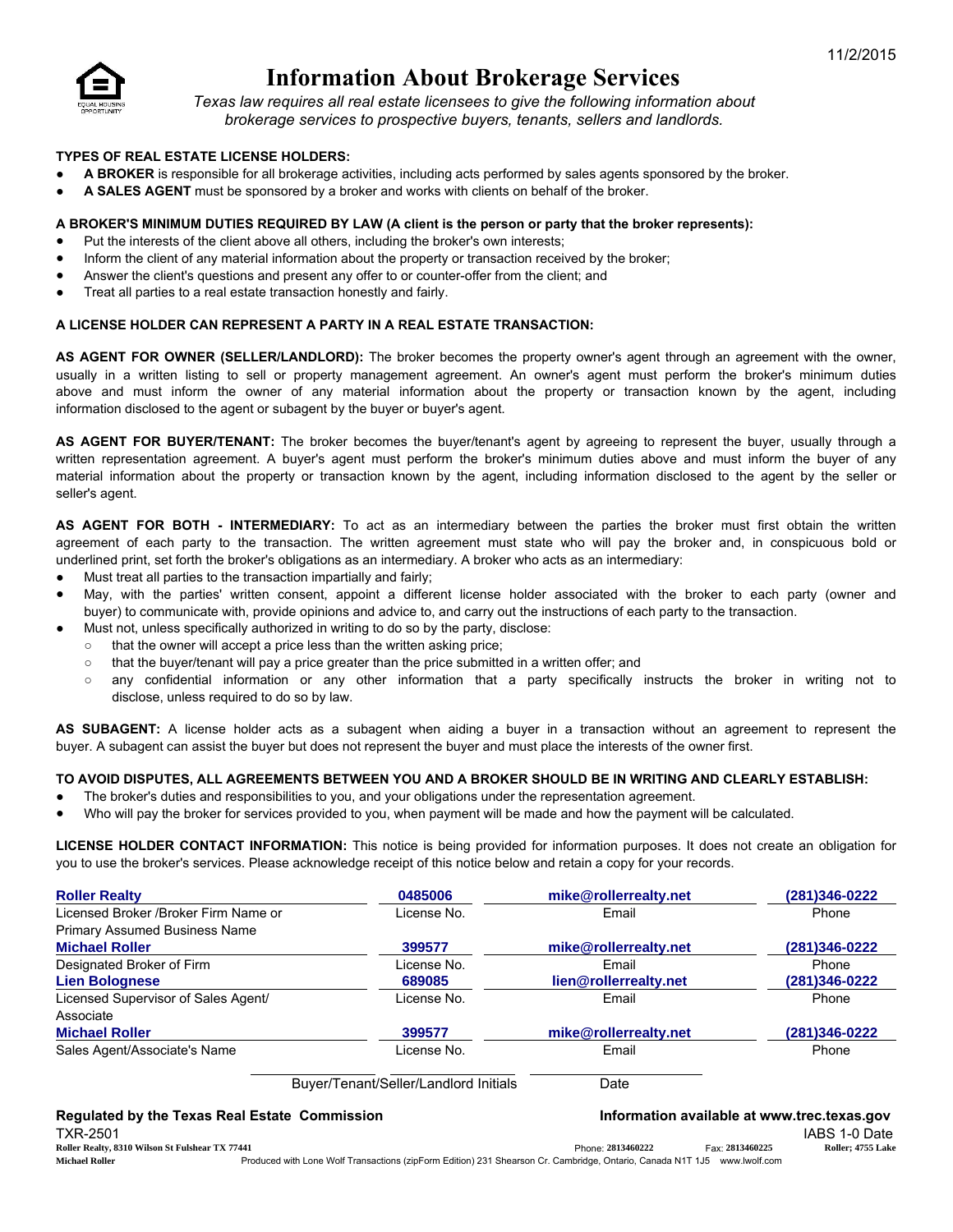

# Information About Brokerage Services

*Texas law requires all real estate licensees to give the following information about brokerage services to prospective buyers, tenants, sellers and landlords.*

# TYPES OF REAL ESTATE LICENSE HOLDERS:

- A BROKER is responsible for all brokerage activities, including acts performed by sales agents sponsored by the broker.
- A SALES AGENT must be sponsored by a broker and works with clients on behalf of the broker.

# A BROKER'S MINIMUM DUTIES REQUIRED BY LAW (A client is the person or party that the broker represents):

- Put the interests of the client above all others, including the broker's own interests;
- Inform the client of any material information about the property or transaction received by the broker;
- Answer the client's questions and present any offer to or counter-offer from the client; and
- Treat all parties to a real estate transaction honestly and fairly.

### A LICENSE HOLDER CAN REPRESENT A PARTY IN A REAL ESTATE TRANSACTION:

AS AGENT FOR OWNER (SELLER/LANDLORD): The broker becomes the property owner's agent through an agreement with the owner, usually in a written listing to sell or property management agreement. An owner's agent must perform the broker's minimum duties above and must inform the owner of any material information about the property or transaction known by the agent, including information disclosed to the agent or subagent by the buyer or buyer's agent.

AS AGENT FOR BUYER/TENANT: The broker becomes the buyer/tenant's agent by agreeing to represent the buyer, usually through a written representation agreement. A buyer's agent must perform the broker's minimum duties above and must inform the buyer of any material information about the property or transaction known by the agent, including information disclosed to the agent by the seller or seller's agent.

AS AGENT FOR BOTH - INTERMEDIARY: To act as an intermediary between the parties the broker must first obtain the written agreement of each party to the transaction. The written agreement must state who will pay the broker and, in conspicuous bold or underlined print, set forth the broker's obligations as an intermediary. A broker who acts as an intermediary:

- Must treat all parties to the transaction impartially and fairly;
- May, with the parties' written consent, appoint a different license holder associated with the broker to each party (owner and buyer) to communicate with, provide opinions and advice to, and carry out the instructions of each party to the transaction.
- Must not, unless specifically authorized in writing to do so by the party, disclose:
	- that the owner will accept a price less than the written asking price;
	- that the buyer/tenant will pay a price greater than the price submitted in a written offer; and
	- any confidential information or any other information that a party specifically instructs the broker in writing not to disclose, unless required to do so by law.

AS SUBAGENT: A license holder acts as a subagent when aiding a buyer in a transaction without an agreement to represent the buyer. A subagent can assist the buyer but does not represent the buyer and must place the interests of the owner first.

#### TO AVOID DISPUTES, ALL AGREEMENTS BETWEEN YOU AND A BROKER SHOULD BE IN WRITING AND CLEARLY ESTABLISH:

- The broker's duties and responsibilities to you, and your obligations under the representation agreement.
- Who will pay the broker for services provided to you, when payment will be made and how the payment will be calculated.

LICENSE HOLDER CONTACT INFORMATION: This notice is being provided for information purposes. It does not create an obligation for you to use the broker's services. Please acknowledge receipt of this notice below and retain a copy for your records.

| <b>Roller Realty</b>                  | 0485006                               | mike@rollerrealty.net   | (281)346-0222  |
|---------------------------------------|---------------------------------------|-------------------------|----------------|
| Licensed Broker / Broker Firm Name or | License No.                           | Email                   | Phone          |
| <b>Primary Assumed Business Name</b>  |                                       |                         |                |
| <b>Michael Roller</b>                 | 399577                                | mike@rollerrealty.net   | (281)346-0222  |
| Designated Broker of Firm             | License No.                           | Email                   | Phone          |
| <b>Lien Bolognese</b>                 | 689085                                | lien@rollerrealty.net   | (281)346-0222  |
| Licensed Supervisor of Sales Agent/   | License No.                           | Email                   | Phone          |
| Associate                             |                                       |                         |                |
| <b>DeAnna Krenek</b>                  | 647606                                | deanna@rollerrealty.net | (713) 539-8063 |
| Sales Agent/Associate's Name          | License No.                           | Email                   | Phone          |
|                                       | Buyer/Tenant/Seller/Landlord Initials | Date                    |                |

| Regulated by the Texas Real Estate Commission   |                                                                                                                          | Information available at www.trec.texas.gov |                 |                   |
|-------------------------------------------------|--------------------------------------------------------------------------------------------------------------------------|---------------------------------------------|-----------------|-------------------|
| TXR-2501                                        |                                                                                                                          |                                             |                 | IABS 1-0 Date     |
| Roller Realty, 8310 Wilson St Fulshear TX 77441 |                                                                                                                          | Phone: 2813460222                           | Fax: 2813460225 | Roller: 4755 Lake |
| <b>Michael Roller</b>                           | Produced with Lone Wolf Transactions (zipForm Edition) 231 Shearson Cr. Cambridge, Ontario, Canada N1T 1J5 www.lwolf.com |                                             |                 |                   |